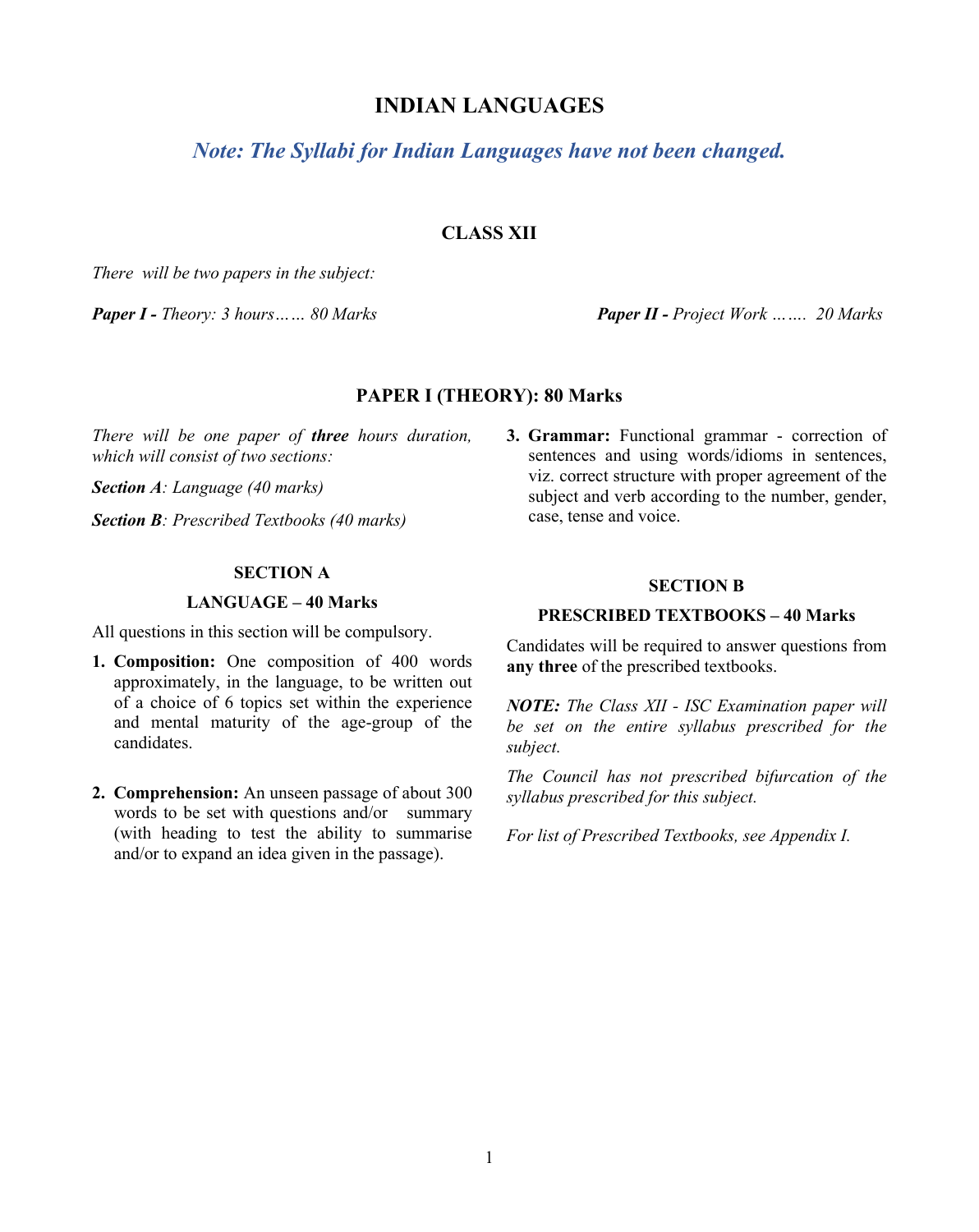### **PAPER II (PROJECT WORK): 20 Marks**

In addition to the syllabus prescribed above for Class XII, candidates are also required to be assessed in Project Work. Details of the same are given below:

### **PROJECT WORK FOR CLASS XII**

Project Work in Class XII comprises of assessment of candidates in *three* projects, *one each* on **Listening, Speaking** and **Writing Skills**.

Listening and Speaking skills are to be **assessed internally**, by the School in Class XII.

Writing Skills are to be **assessed externally** by the **Visiting Examiner, appointed locally and approved by the Council**.

Details of assignments for Project Work are given below:

# *Listening Skills (to be internally assessed by the subject teacher)*

An unseen passage of about 500 words or a poem (of appropriate length) may be read aloud, twice, the first time at normal reading speed and the next time at a slower speed. The passage/poem may be taken from any book, newspaper, magazine, journal and so on but **not from an ICSE or ISC textbook**. A suitable audio clip may also be used.

*Students may make brief notes during the readings/playing of the audio clip, followed by answering objective type questions based on the passage/poem/audio clip, on the paper provided.*

# *Speaking Skills (to be internally assessed by the subject teacher)*

Students are to be assessed through an individual presentation, e.g. extempore speaking, declamation, recitation, debate, of about three minutes followed by a discussion with the subject teacher, for another two or three minutes.

List of suggested assignments for Project Work:

- 1. Narrating an experience
- 2. Giving directions or instructions on how to make or operate something
- 3. Providing a description
- 4. Giving a report
- 5. Expressing an opinion or a theme-based conversation
- 6. Giving a speech on a selected topic
- 7. Reading out, after correcting, a grammatically incorrect passage/s of suitable length (150 - 200 words) based on the prescribed grammar syllabus.

## *Writing Skills (Literature): to be assessed externally by the Visiting Examiner*

Candidates will be required to undertake *one written assignment of 1000-1500 words* on a text/texts studied in the Literature syllabus.

The objective is to produce original, creative and insightful perspectives on a literary text or set of texts which may be from the short stories/ poems/ drama/ novel from the syllabus.

## **The text/texts analysed in the Class XI Project Work must not be repeated in Class XII**.

### **List of suggested assignments for Project Work:**

- 1. Writing a short story based on a poem.
- 2. Writing a poem based on a story.
- 3. Analysing the relevance of a selected story/couplets in the present-day context.
- 4. Imagining an alternate outcome or ending or extension of the chosen text and its impact on the plot/setting/characters/mood and tone.